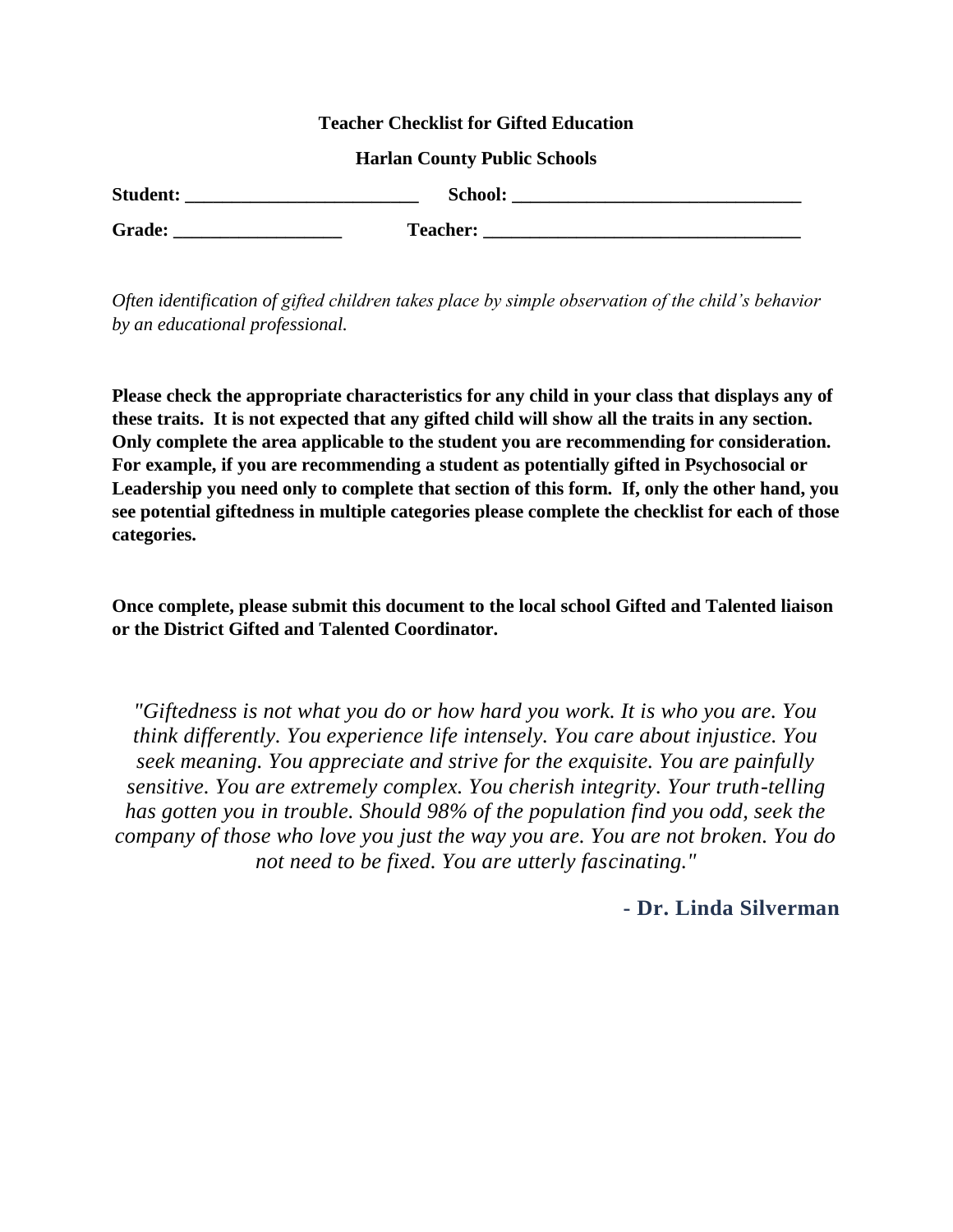## **General Intellectual Ability**

General intellectual ability means possessing either potential or demonstrated ability to perform at an exceptionally high level in general intellectual ability and possessing a consistently outstanding mental capacity as compared to children of one's age, experience, or environment. General intellectual ability is usually reflected in extraordinary performance in a variety of cognitive areas, such as abstract reasoning, logical reasoning, social awareness, memory, spatial relations, and the analysis, synthesis, and evaluation of information. (704 KAR 3:285)

# **General Ability Checklist:**

- **\_\_\_** is an avid reader
- \_\_\_ provides alert, rapid answers to questions
- \_\_\_ has a wide range of interests
- \_\_\_ reveals originality in oral and written expression
- \_\_\_ is a good guesser
- \_\_\_ uses commonsense
- makes good grades in most subjects
- learns rapidly, easily and efficiently
- retains and uses information which has been heard or read
- has an interest in cause-effect relationships
- is independent
- wants to do/try new things
- is an entrepreneur/likes projects
- applies self-discipline
- is resourceful
- is curious
- is an original thinker
- \_\_\_ enjoys complex activities
- has a large vocabulary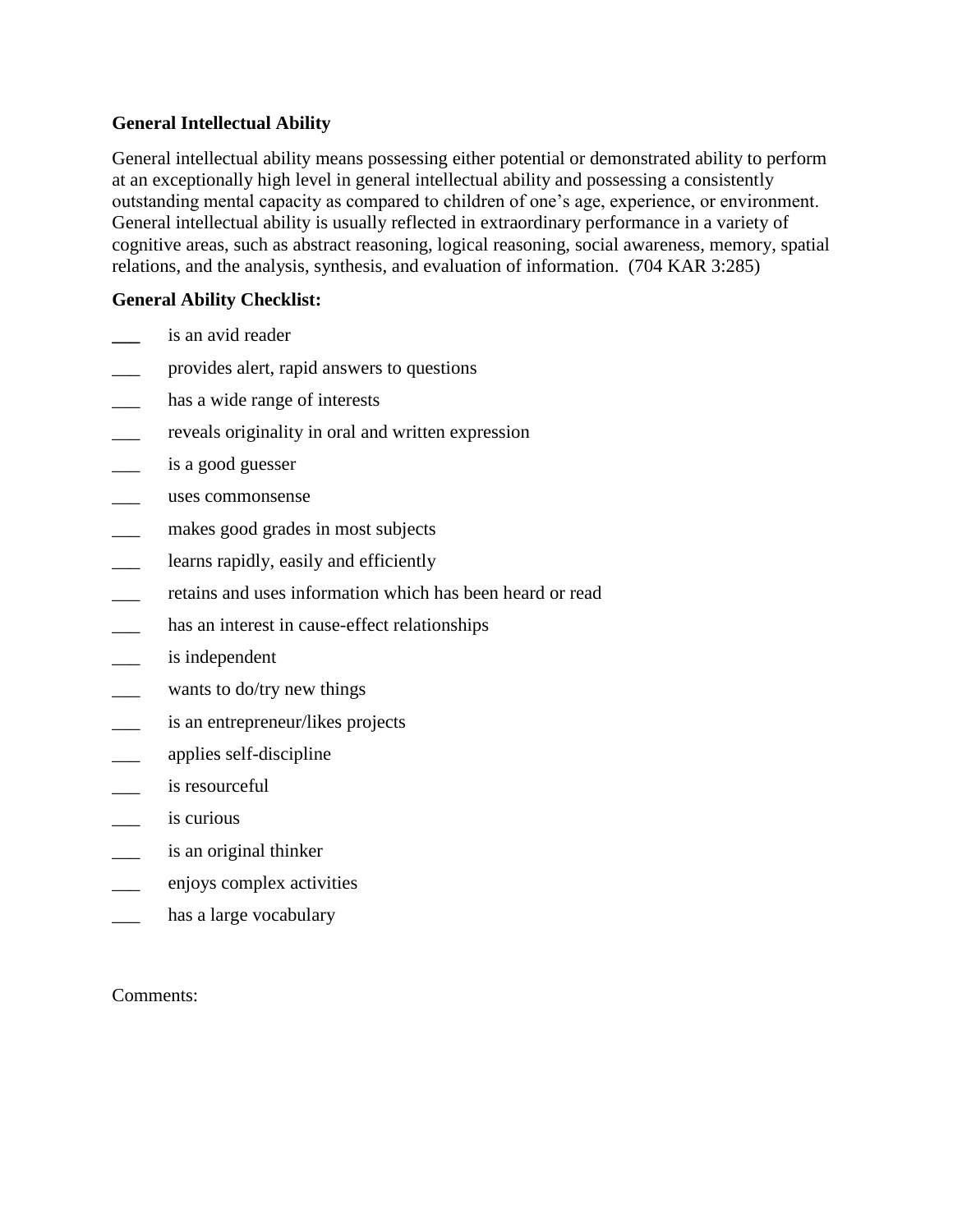# **Specific Academic Aptitude**

Specific academic aptitude means possessing either potential or demonstrated ability to perform at an exceptionally high level in specific academic areas significantly beyond the age, experience, or environment of one's chronological peers. While students with specific academic aptitude have typically, at least, above average intellectual ability, they are often extremely capable of high performance in one or a very few related academic areas. (704 KAR 3:285)

# **Specific Academic Aptitude Checklist:**

\_\_\_ shows similar characteristics to general intellectual ability but concentrated around one or a few related areas

Specific Academic Aptitude Subject for Consideration \_\_\_\_\_\_\_\_\_\_\_\_\_\_\_\_\_\_\_\_\_\_\_\_\_\_\_

- has a long attention span in area(s) of interest
- learns rapidly, easily and will less repetition in a specific content area
- \_\_\_ likes or loves one or a few areas of knowledge
- \_\_\_ demonstrates advanced content specific vocabulary
- \_\_\_ recognized by peers as content area expert
- spends time beyond the classroom assignments on project of interest related to a specific content area
- \_\_\_ asks probing questions in this content area
- seems to have knowledge of content concepts beyond what has been taught in the classroom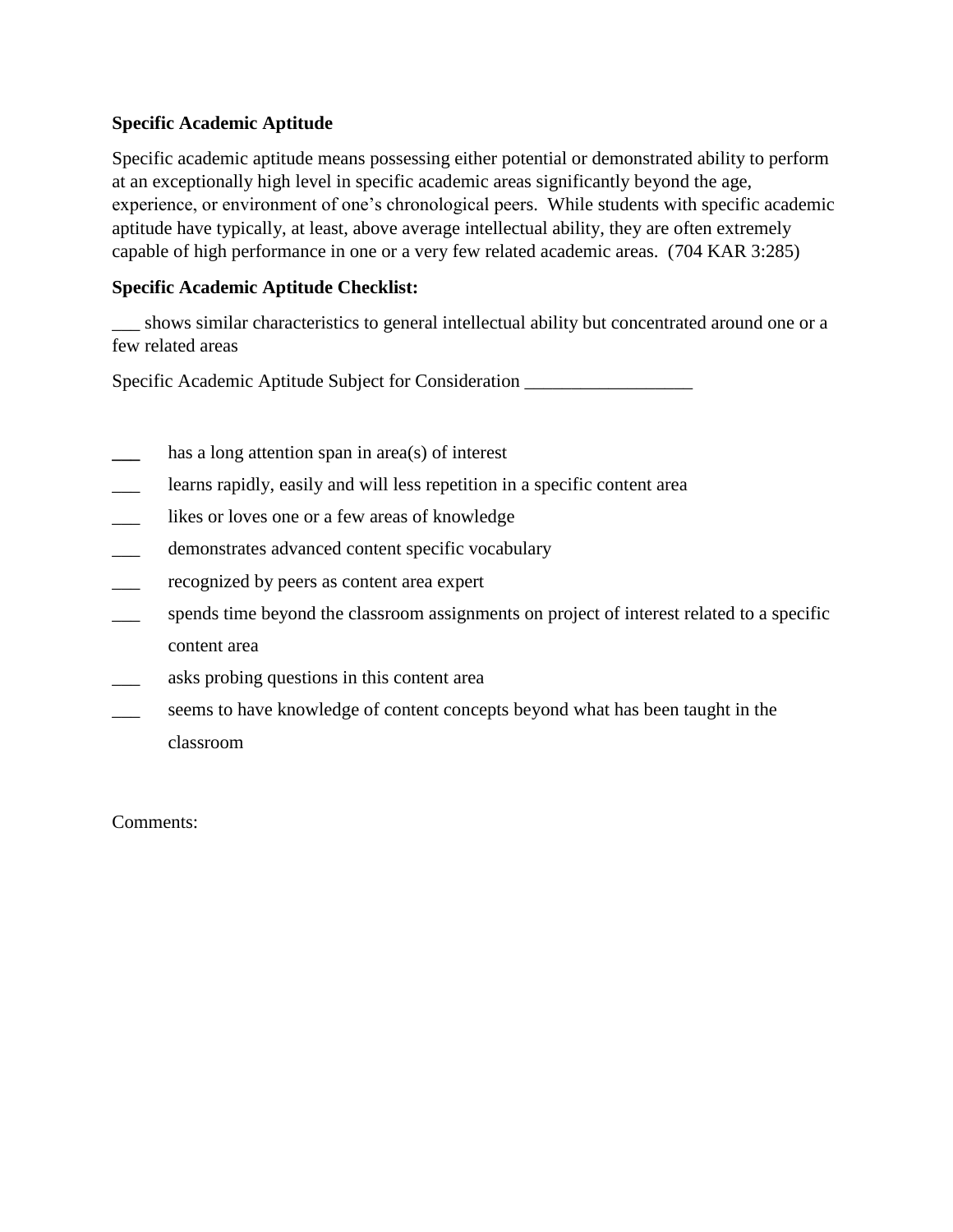# **Creative or Divergent Thinking**

Creative or Divergent Thinking means possessing either potential or demonstrated ability to perform at an exceptionally high level in creative thinking and divergent approaches to conventional tasks. This is typically evidenced by innovative or creative reasoning, advanced insight and imagination, and solving problems in unique ways. (704 KAR 3:285)

# **Creativity Checklist:**

- is fluent in producing and elaborating on ideas
- \_\_\_ makes unusual associations between remote ideas
- \_\_\_ senses when problems exist and can provide multiple solutions or responses to problems
- \_\_\_ doesn't mind being different and may be viewed by others as unique
- \_\_\_ likes to adapt or improve things
- \_\_\_ produces unexpected, sometimes silly responses
- entertains self through imagination: reads, writes, draws, daydreams, etc.
- \_\_\_ has a keen sense of humor and finds humor in situations when others may not
- produces impressive work when given creative product choice or assignment in interest area
- enjoys spontaneity more than routine/drill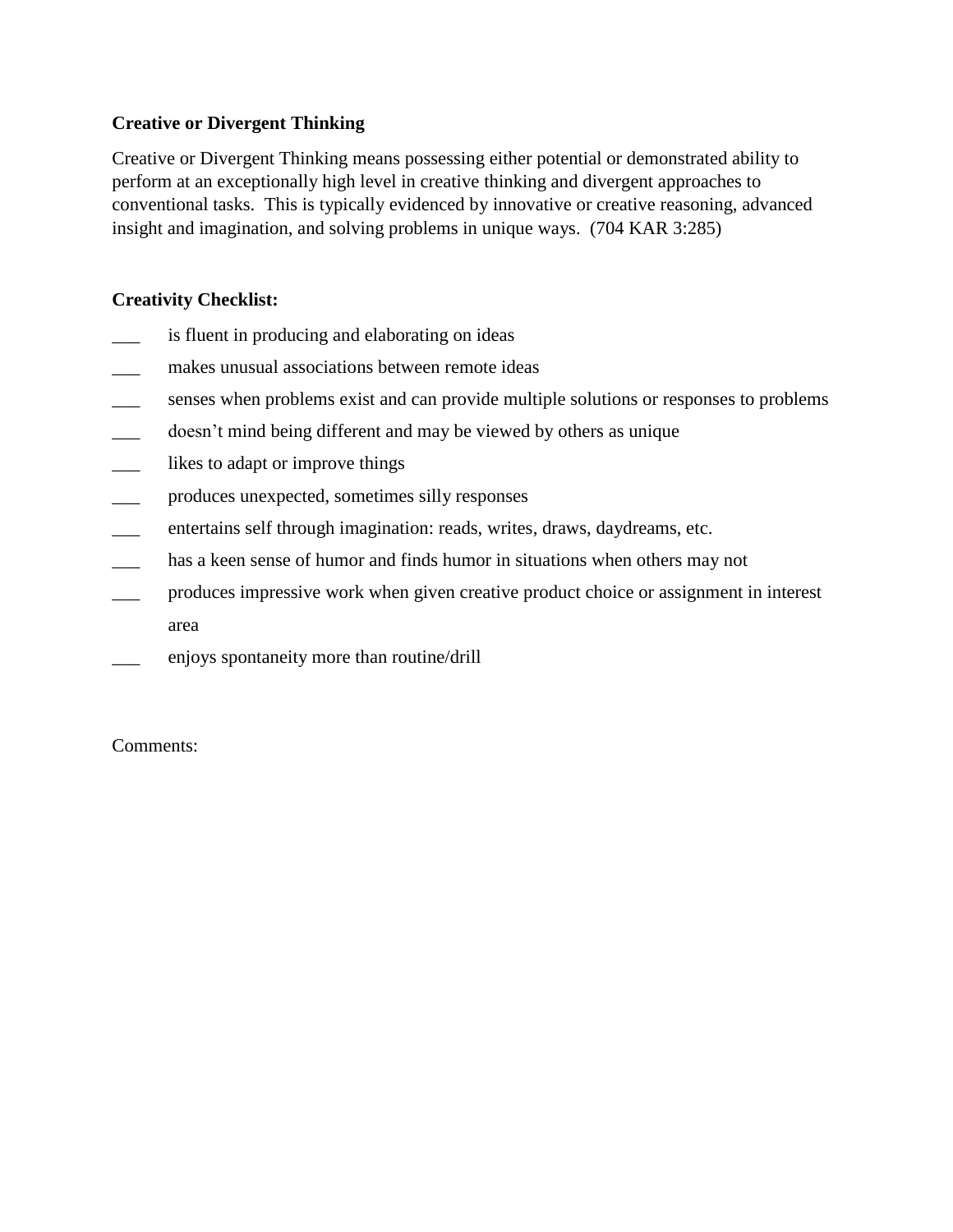## **Psychosocial or Leadership**

Leadership means possessing either potential or demonstrated ability to perform at an exceptionally high level in social skills and interpersonal qualities such as poise, effective oral and/or written expression, managerial ability and the ability and/or vision to set goals and organize others to successfully reach those goals. (704 KAS 3:285)

# **Leadership Checklist:**

- \_\_\_ organizes others
- interacts with others easily
- supports others in a group when appropriate
- is looked to by others when something must be decided
- can establish the mood of a group
- can listen to others empathetically
- can give directions clearly and effectively
- is often asked for ideas and suggestions
- recognizes skills and abilities possessed by others
- recognizes and can articulate the goals of a group
- influences others to work towards goals
- \_\_\_ exercises authority reliably and responsibly
- \_\_\_ can adopt non-leadership roles within a group
- can coordinate the work of several individuals
- interacts easily with peers and adults
- \_\_\_ often self-assertive and persistent in beliefs
- displays self-confidence
- holds leadership roles in school and extracurricular activities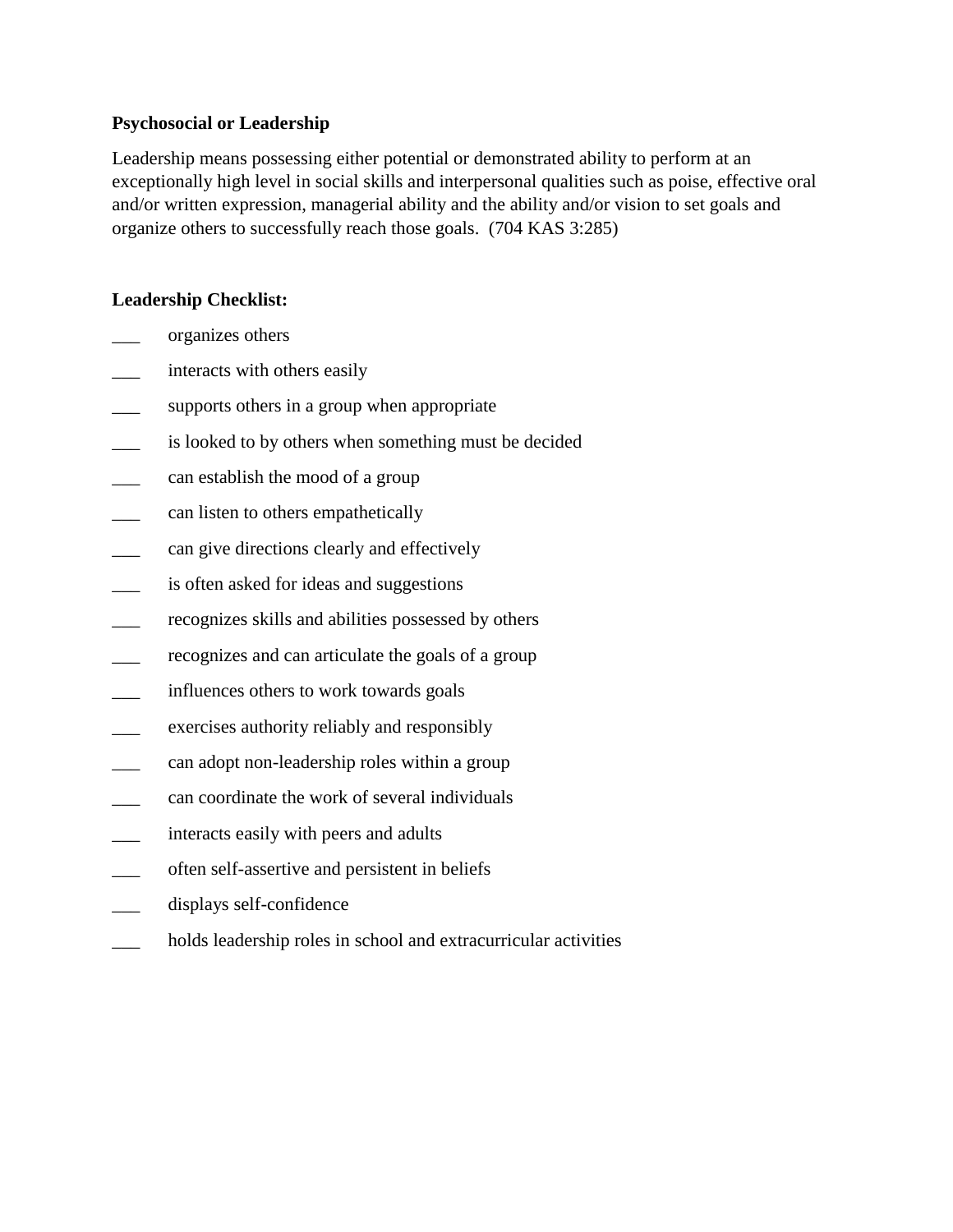### **Visual or Performing Arts**

Visual or Performing Arts means possessing either potential or demonstrated ability to perform at an exceptionally high level in the visual or performing arts and demonstrating potential for outstanding aesthetic production, accomplishment, or creativity in visual art, dance, music, or drama. (704 KAR 3:285)

### **Visual Art Checklist:**

- \_\_\_ produces outstanding original art products
- incorporates many elements into artwork; including use of line, color, texture, etc.
- sets high standards of quality for own artwork
- recognized by peers and adults as artistically talented
- \_\_\_ treats art seriously and enjoys talking about, looking at works of art
- manipulates visual arts tools with skill
- \_\_\_ enjoys exploring new art materials and techniques
- \_\_\_ pursues are in spare time
- \_\_\_ grasps basic arts skills quickly and easily

#### **Dance Checklist:**

- demonstrates rhythm through movement
- \_\_\_ incorporates the elements of dance; shape, time force into movements
- is coordinated, balanced and graceful in movement activities
- is inventive when choreographing movement activities
- adapts easily to a variety of genres of dance movements (ballet, hip-hop, ballroom etc.)
- easily expresses ideas, emotions and feelings through movement
- shows a sustained interest in dance
- recognized by peers and adults as talented in dance
- \_\_\_ evokes emotion from audience when performing dance